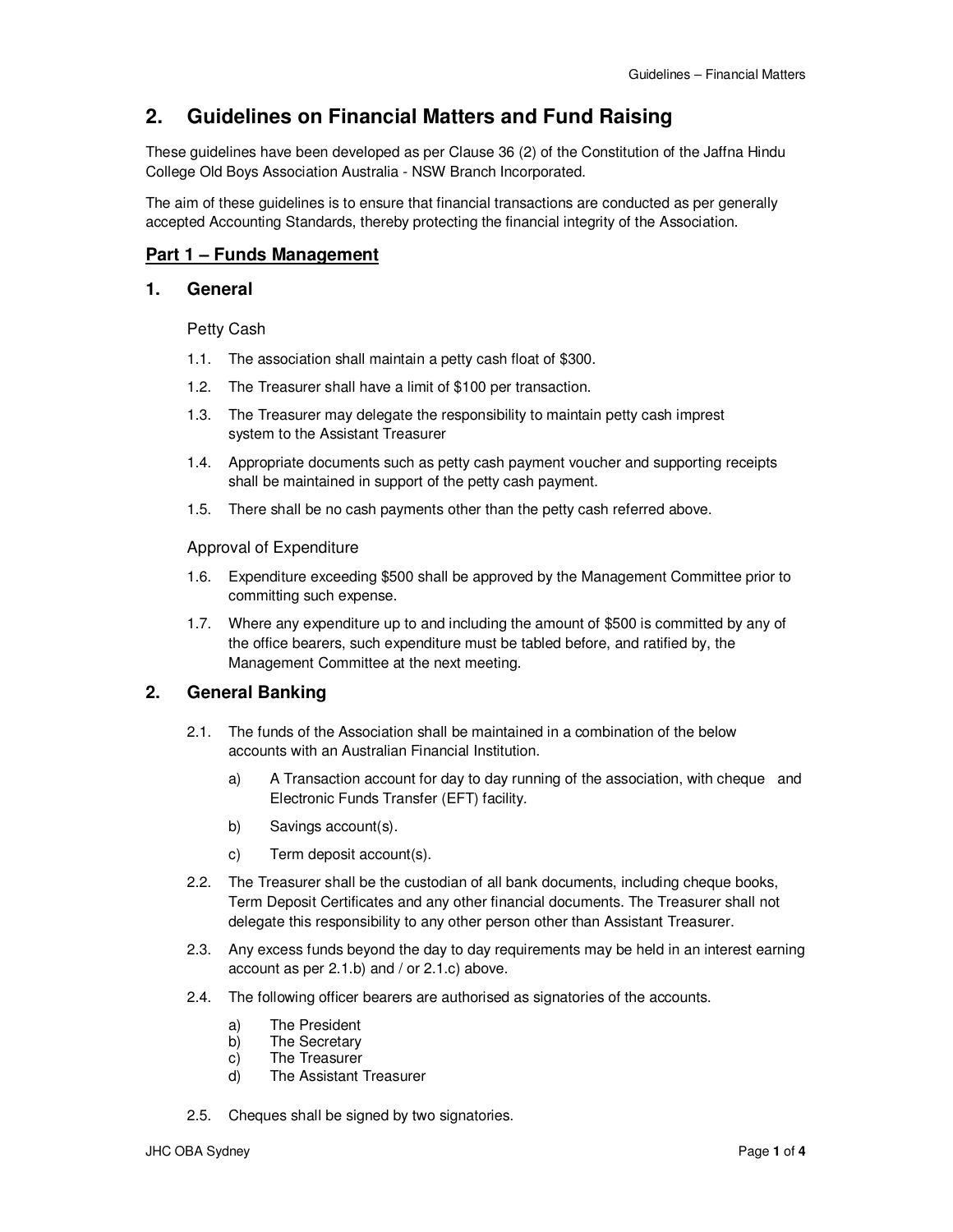- a) The primary signatory shall be the Treasurer. Where the Treasurer is unavailable to sign the Assistant Treasurer may sign as primary signatory.
- b) The second signatory shall be either the President or the Secretary.

# **3. Online Banking**

- 3.1. Online Banking Facility may be organised with the Financial Institution where the Transaction account is held.
- 3.2. Only the authorised signatories to the account as per clause 2.4 shall have access to online banking with the following restrictions.
- 3.3. Treasurer and President shall have administrative access of online banking with authority to initiate and authorise electronic fund transfers.
- 3.4. Other signatories to the account shall have access to view transactions and statements only.
- 3.5. Other members of the committee shall not have access to online banking.

# **4. Receipts**

- 4.1. All funds received shall be deposited into the bank account in full, irrespective of the size of the receipts, as soon as practicable.
- 4.2. Funds received shall not be used to make any payments under any circumstances.
- 4.3. An official receipt shall be provided for amount received, including EFT, irrespective of the size of the amount received.
- 4.4. A sequentially numbered receipt book shall be maintained to record receipts.
- 4.5. There shall be only one receipt book maintained at any point in time.
- 4.6. Any receipt that is cancelled must be crossed out, signed by the Treasurer and attached to the receipt book.
- 4.7. Where pre-printed receipt books are used by the Association, the Treasurer shall have custody of the receipt books and maintain the log of the receipt books.
- 4.8. The treasurer shall hand over a reconciliation of the receipt books to the next Management Committee, at the end of the financial year.

# **5. Payments**

- 5.1. Payments exceeding the prescribed petty cash amount shall only be made through the bank account, by way of cheques or EFT.
- 5.2. All payments shall comply with the restrictions referred to in clause 1.6.
- 5.3. No payments shall be made directly from the funds received under any circumstances.
- 5.4. All payments shall be made by Treasurer or Assistant Treasurer of the Association only. Other committee members shall not be allowed to make any payments.
- 5.5. All cheque payments shall be recorded immediately in the cash book.
- 5.6. All cancelled cheques shall be crossed out, marked 'cancelled' and attached to the cheque book with the serial number.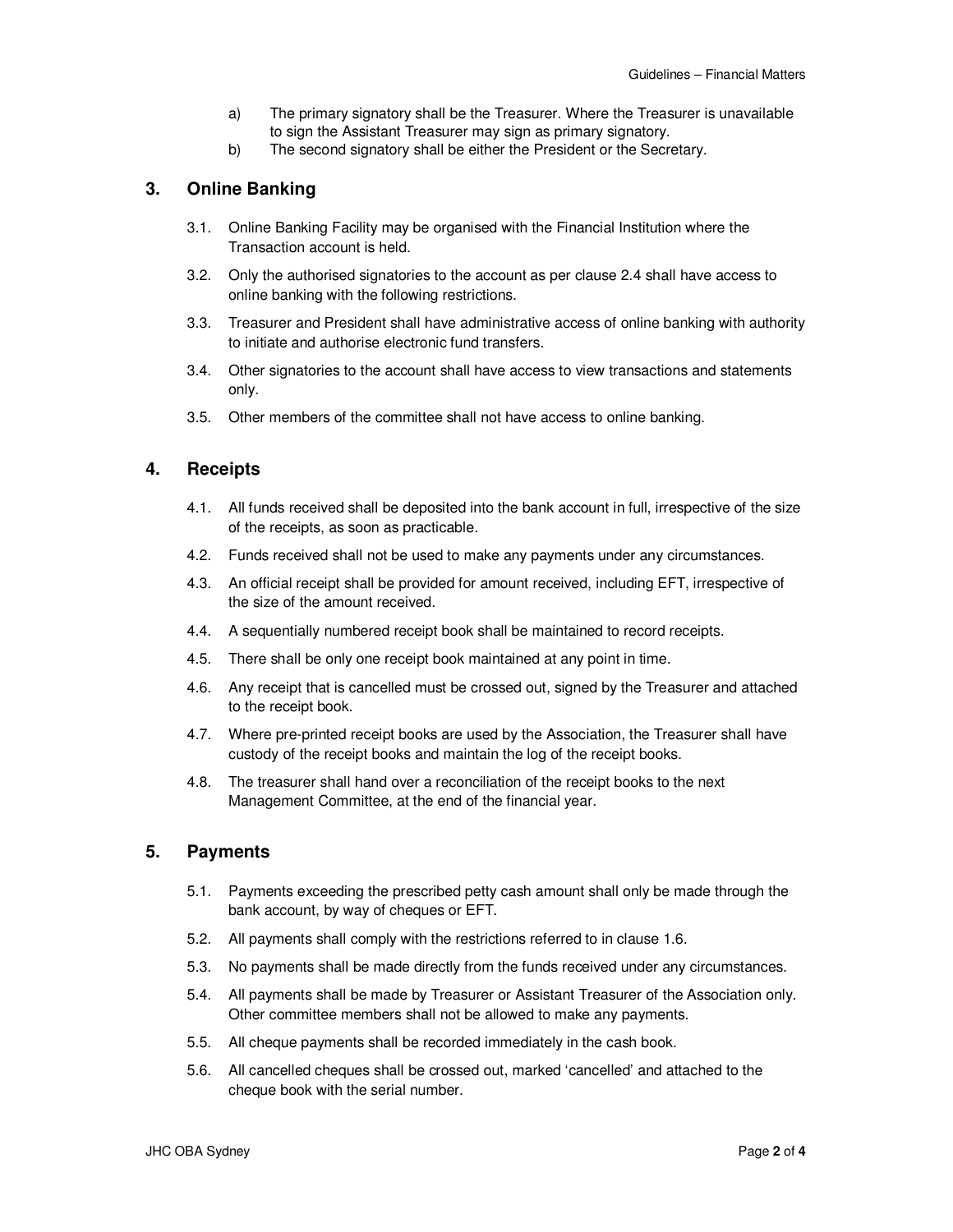- 5.7. All EFT payments shall be made in accordance with the clause 3.3
- 5.8. Appropriate serially numbered payment vouchers shall be used for each payment after obtaining an invoice from the provider of goods or services.
- 5.9. An official invoice shall be obtained for every payment made. These invoices are to be attached to the payment voucher.
- 5.10. Vouchers for any payment exceeding the pre-approved limit shall have the reference of the approval from the Management Committee before such payment can be effected.

### **6. Reporting**

#### **Reporting to the Management Committee**:

The Treasurer shall table the following documents at every meeting of the Management Committee.

- 6.1. A list of all funds received and payments made since the previous meeting.
- 6.2. Details of expenses or commitments requiring Management Committee ratification under 1.6, 1.7
- 6.3. An Income and Expenditure Statement of the Association, showing various sources of income and expenses for the period since the previous meeting and for year to date.
- 6.4. This Statement shall be read and accepted by the Management Committee.
- 6.5. Separate Income and Expenditure Statement(s) for any major fund raising event(s) showing cumulative actual amounts and expected forecast amounts for the event(s).

### **Year End Reporting:**

Year End reporting by the Treasurer shall comply with the following requirements.

- 6.6. The following core Financial Statements of the Association must be provided.
	- a) Income and Expenditure Statement for financial year.
	- b) Balance Sheet as at the end of the financial year.
- 6.7. The following supplementary documents must also be provided.
	- a) A cash flow statement, showing cash inflow from all sources, outflow of payments made and net change in cash and bank balance.
	- b) Separate Income and Expenditure Statement for the major fund raising event/s, if any, carried out by the committee, with details of recoverability of income and expenses payable.
	- c) Detailed notes explaining the breakup of receivables and payables together with age of such balances.
- 6.8. The Financial Statements shall be prepared for the financial year only, irrespective of the operational period of the committee.
- 6.9. The President and the Treasurer shall certify that the Financial Statements have been prepared accurately, reflecting a true and fare view of the financial affairs of the Association during the financial year.